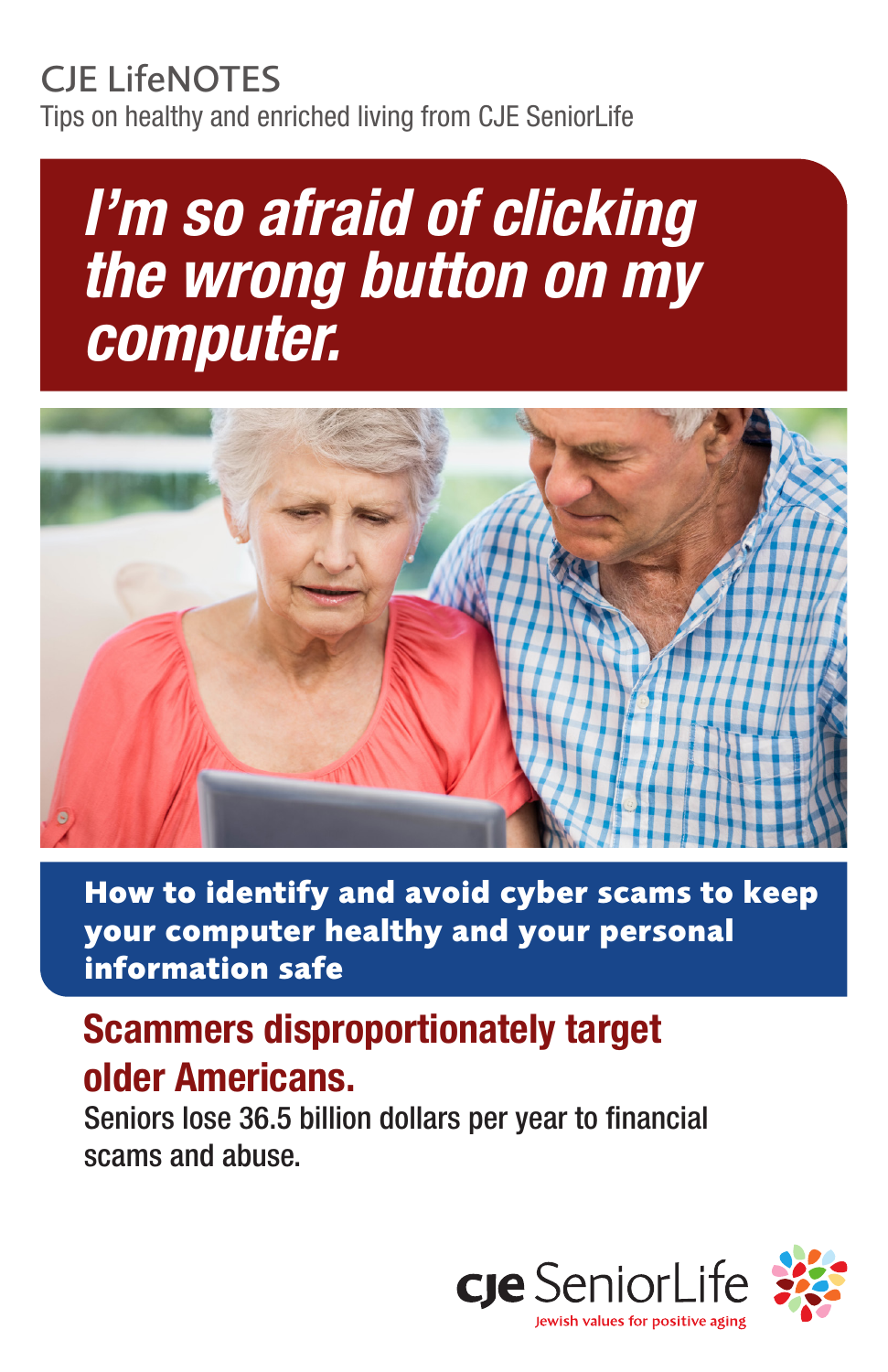# Start with some simple facts:

Internet based scams, or cyber scams, come in many different forms. With some direction and skill, you can avoid these scams and save yourself a lot of trouble. Remember, most spam emails are not malicious, they are just annoying.

#### Watch out for these common scams:

Malicious attachments downloaded from an email can infect your computer. A friend with an infected computer can unknowingly pass this on to you. If something doesn't look right, don't open it. If your friend doesn't usually send you attachments, don't open it.

Phishing emails are made to look like there is a real problem. Sometimes the email asks for your login and password, or it might indicate that a family member or friend is in trouble. The email may ask for money up front or may simply ask for a response. Don't engage, just delete. If you are being asked for your password, go to the main website first, not through the link in the email. If you are worried about your family, call them or open a new message and email them.

Browser pop-ups asking you to take an action, such as call the computer company, buy a virus product, or telling you that your computer is already infected can be nerve wracking. In general, these pop-ups have not actually infected your computer at all and you can usually just close them. If you do make the call, the scammer will likely walk you through the process of installing malicious software.

### Tips to stay safe with personally identifiable information online:

1. Do not use the same password for more than one account. Your email account should have a particularly unique password. Keep in mind when changes are made to accounts or there is suspicious activity or new logons, you will receive an email. If the scammer has your email account password it is that much easier to complete the scam.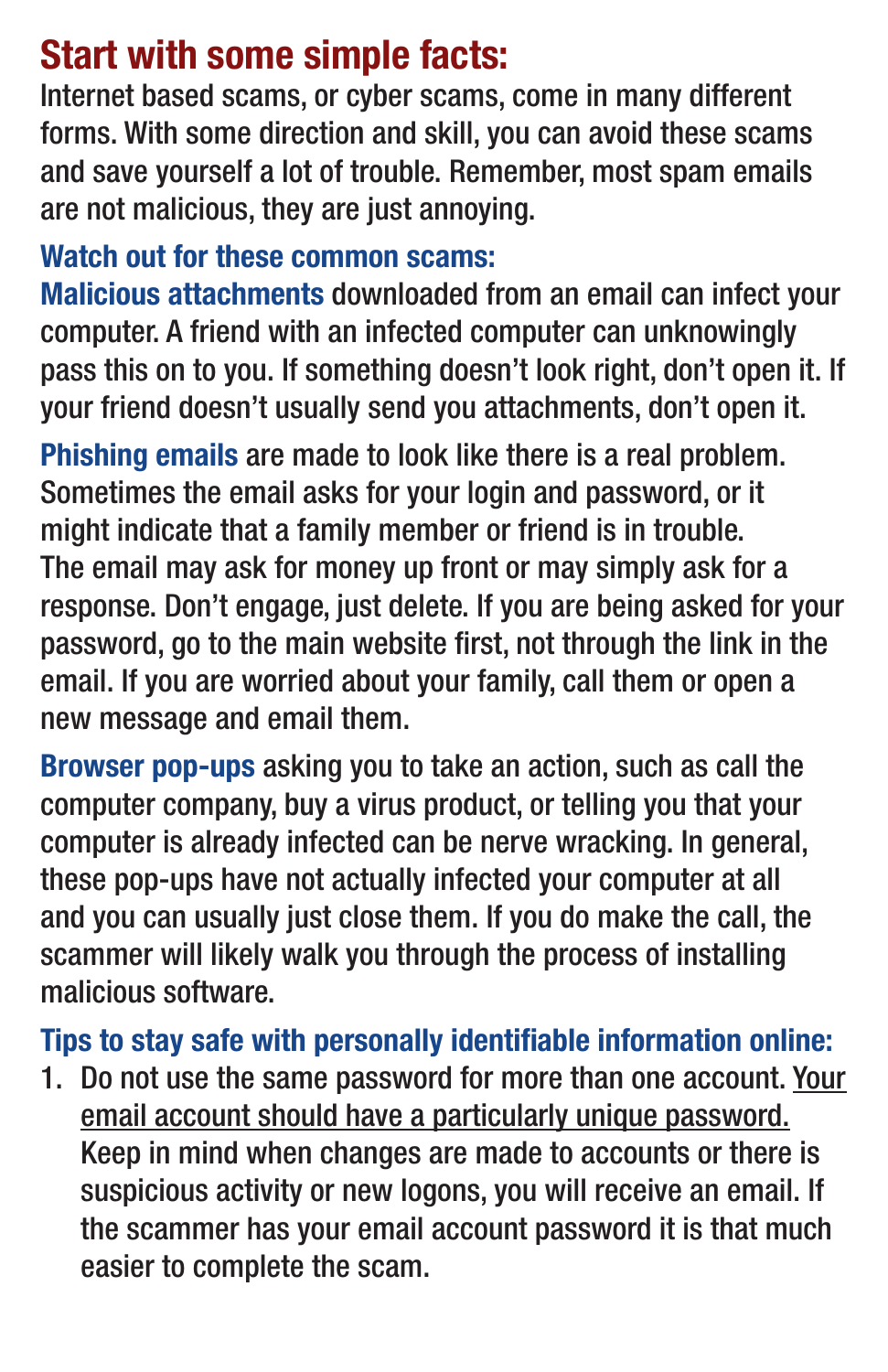- 2. Keep your passwords, account numbers, and social security numbers private. Never share these via email. No legitimate source will ask for this information via email. If you have trouble remembering passwords, try using 1Password (https://1password.com) or just writing down your passwords and keeping them in a safe place.
- 3. Maintain computer back-ups. Check periodically that the backup is working by attempting to restore from the backup.
- 4. Familiarize yourself with your antivirus software and how it notifies you of a problem. Ignore pop-ups that warn you to call a computer company and provide you a phone number.
- 5. Look for the lock symbol next to the website address  $\blacksquare$ to know the website you are on is the correct site and is encrypted. An encrypted website protects personal information sent between you and the website. Fake websites can often be made to look like the real one.

## What to do in case of a mistake:

- 1. Turn off the computer completely, don't just log off. If you think your computer has been compromised, the computer must be cleaned of malicious software before you use it again. You may need to seek assistance for cleaning the computer.
- 2. Keep copies of all computer purchase and software licenses printed so they can be reinstalled quickly.
- 3. When your computer is ready to be used again, change your email password and all passwords for financial institutions. If you have a second computer or smart phone, you can change your passwords right away.